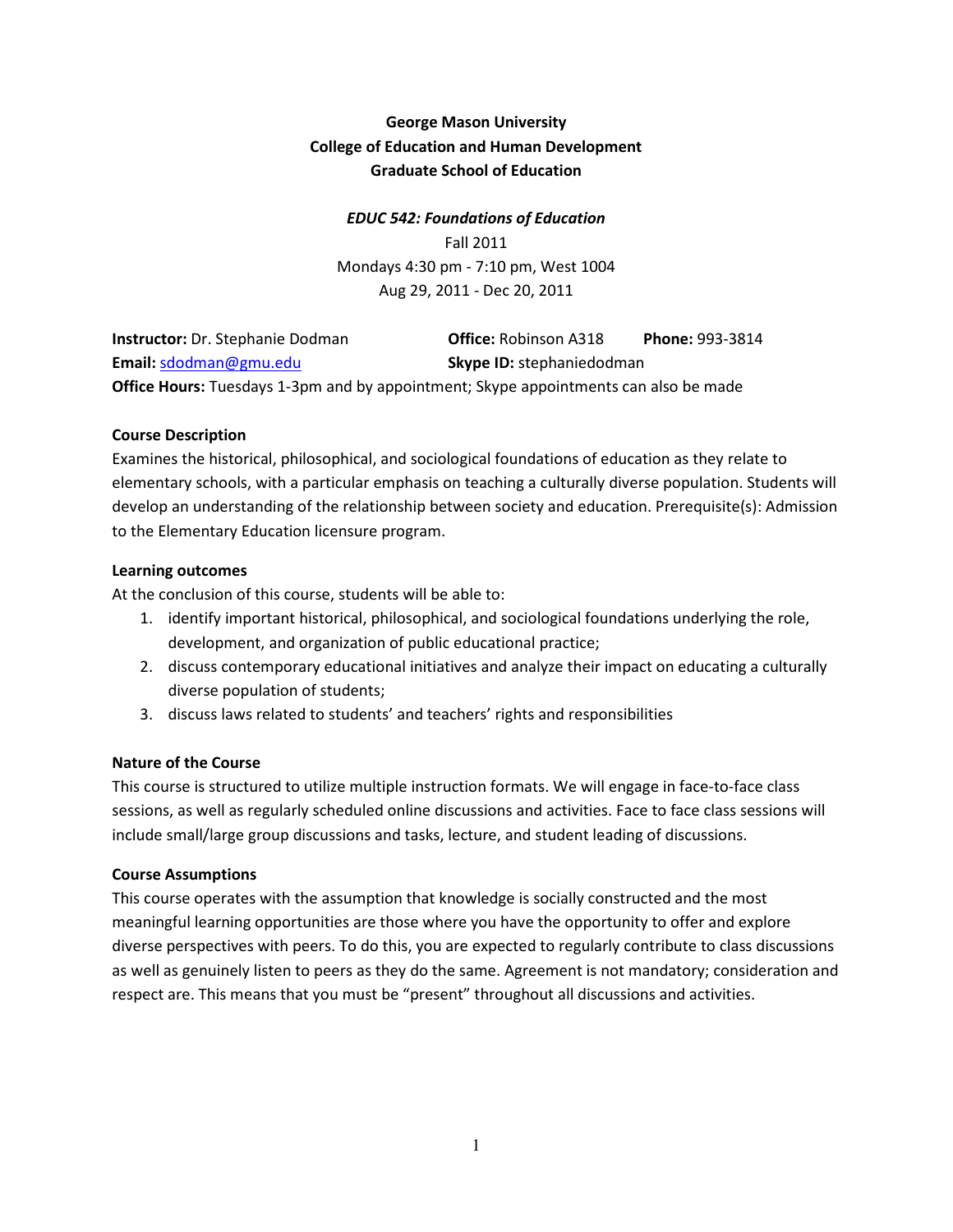# National Council for Accreditation of Teacher Education Program Standards for Elementary Teacher Preparation

- 1. Candidates use their knowledge and understanding of individual and group motivation and behavior among students at the K-6 level to foster active engagement in learning, self motivation, and positive social interaction and to create supportive learning environment.
- 2. Candidates use their knowledge and understanding of effective verbal, nonverbal, and media communication techniques to foster active inquiry, collaboration, and supportive interaction in the elementary classroom.
- 3. Candidates understand practices and behaviors that identify and develop the competence of a professional career teacher.

## 8 VAC 20-25-30. Technology standards

- A. Instructional personnel shall be able to demonstrate effective use of a computer system and utilize computer software.
- B. Instructional personnel shall be able to apply knowledge of terms associated with educational computing and technology.
- C. Instructional personnel shall be able to apply computer productivity tools for professional use.
- D. Instructional personnel shall be able to use electronic technologies to access and exchange information.

## Readings

Sheets, R. H. (2005). Diversity pedagogy: Examining the role of culture in the teaching-learning process. Boston, MA: Pearson.

Spring, J. (2012). American education (15<sup>th</sup> ed.). New York, NY: McGraw-Hill.

Kozol, J. (2005). The shame of the nation: The restoration of apartheid schooling in America. New York: Broadway Publishing.

Additional selected readings will be posted on Blackboard.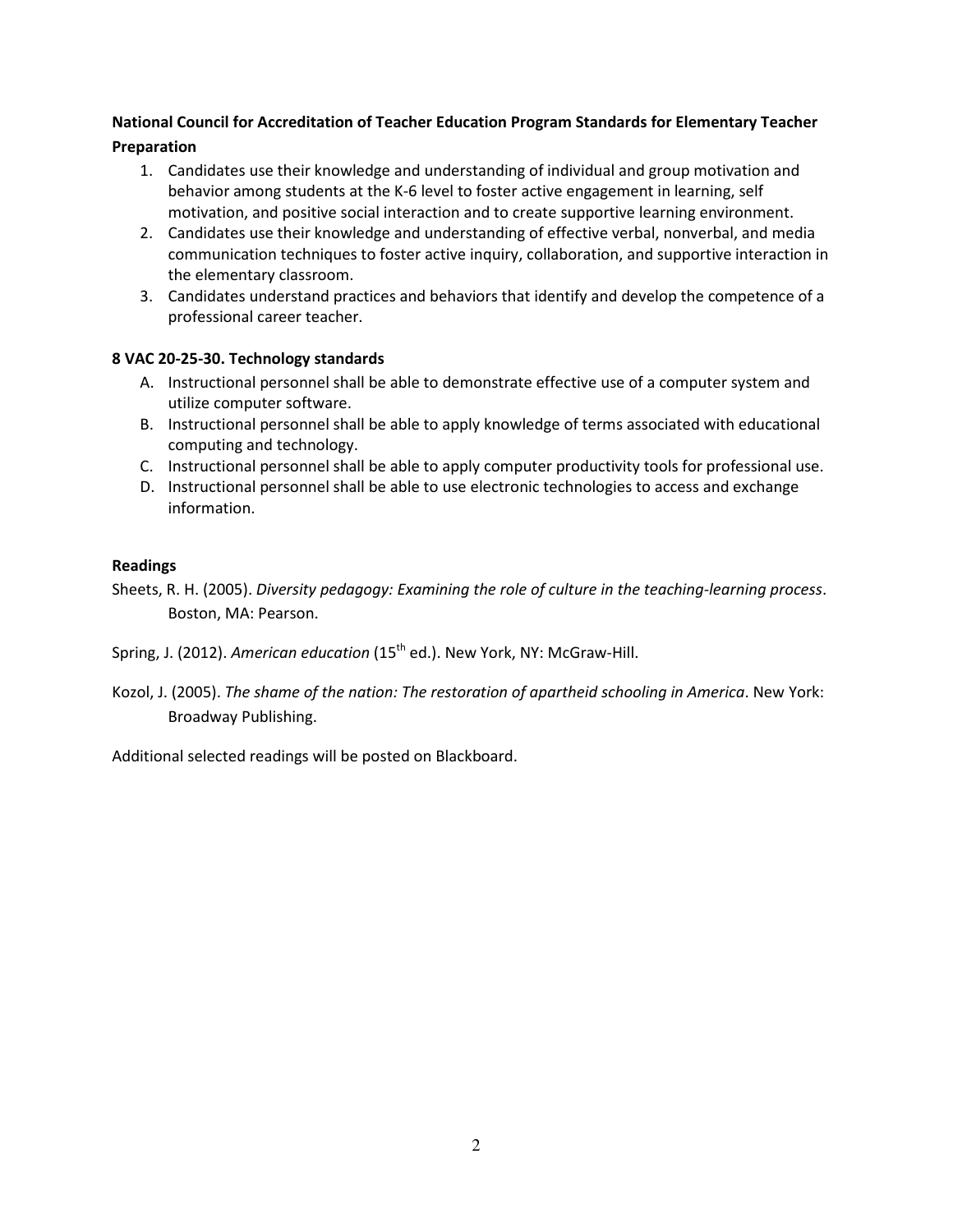## **Assignments**

# Readings and Dialectical Journals (25 pts)

There is a good deal of reading in this course and it is your responsibility to read the assigned book and article selections every week. Just completing the readings however is not enough to maximize your learning opportunities. You also need to analyze the readings in terms of your prior learning, personal experiences, and other readings. Therefore, it is expected that you employ active reading strategies by utilizing a dialectical journal. In this journal, you will explicitly note places in the text that stand out to you and explore why in a brief note. You may question, disagree, agree, identify confusion, etc. A dialectical journal is a conversation between you and the text. See the handout describing dialectical journals for more information.

- The journal for the weeks' readings should be completed before the class period begins.
- The journal will count towards your weekly class participation and you are expected to bring it to each class session. Each week I will choose two students to share their journal entries with the class, and at several points I will ask you to submit your journal without advance notice.
- Journal entries should be brief, yet thoughtful, and demonstrate genuine consideration of the text.

## Online Discussions and Activities (20 pts)

Blackboard will be utilized as a space for extending face-to-face class learning. After class each week, you are expected to log-in to blackboard and post a response. This serves as a type of "exit card" to help you process your immediate learning and to provide me insight into your developing understanding and perspective. Each week there will be a directive for your post. An example directive might be "What is one thing that you learned? What is one question you are wondering right now?". It is expected that your response is brief and that you connect your response to class discussion and the readings. You must post by **EXECUTE:** and then post at least one response to a peer by

\_\_\_\_\_\_\_\_\_\_\_\_\_\_\_\_\_\_\_ (these days/times are to be decided in class).

# Education Autobiography (10 pts)

This paper is an informal story of your experiences in education. For example, some questions to consider include: What kinds of schools did you attend? What kinds of classes were you in? Did you have a favorite teacher and/or subject? Least favorite teacher and/or subject? Why did you feel that way? How did you feel about school in general? Who was typically in your classes? Were they friends from your neighborhood? As you write this story, consider your classmates, your teachers, your courses, your successes, etc. from over your thirteen plus years of school. The last section of your paper should be an closer examination of your high school's student achievement analyzed by race, disability, and language. All states have something similar to the links below. If you need help locating one for your home state, let me know.

#### https://p1pe.doe.virginia.gov/reportcard/ (Virginia)

# http://www.nclb.osse.dc.gov/ (DC)

Note: This should be a personal experience narrative and written as such. It should be 4-5 pages.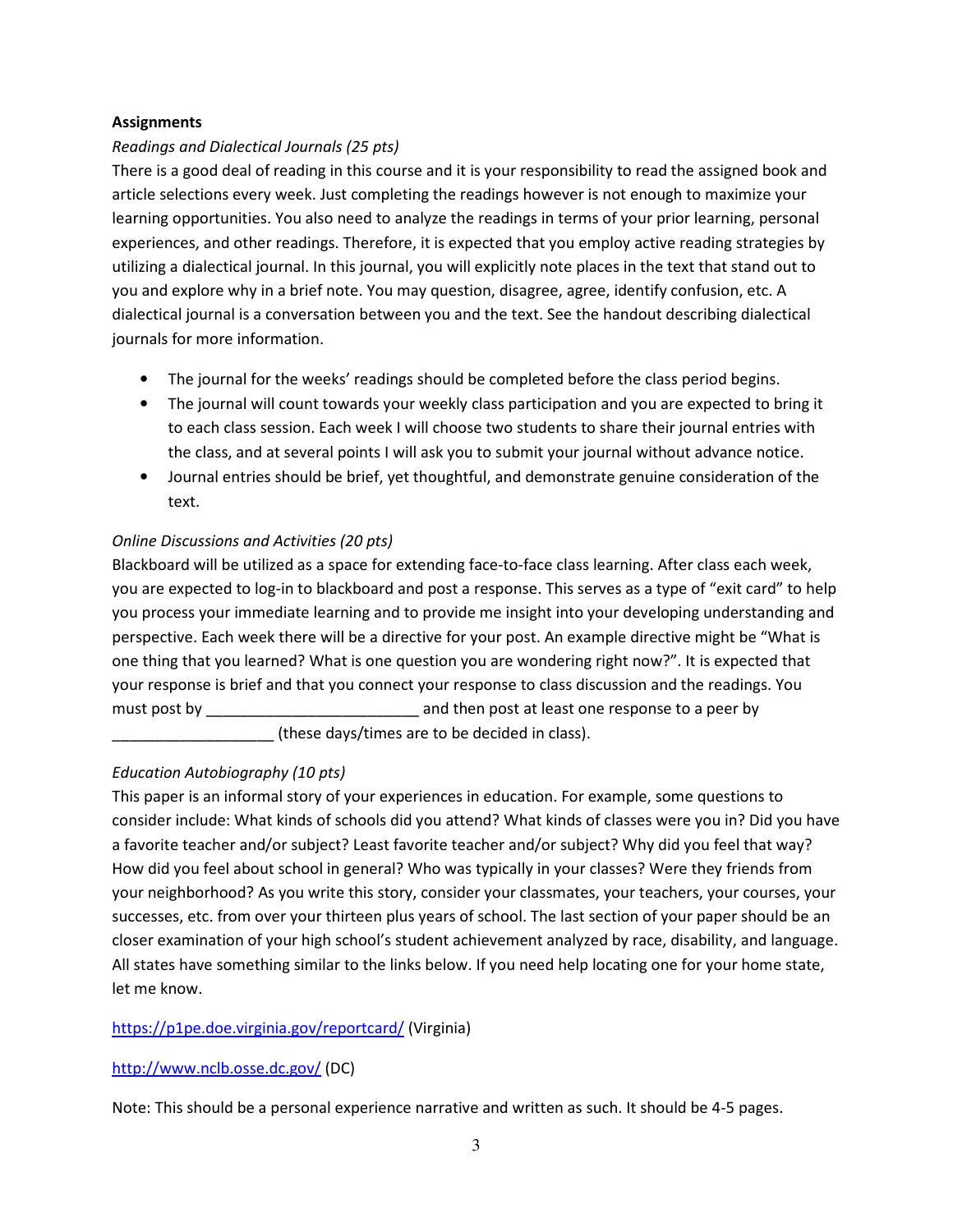#### Philosophical Case Creation (5 pts)

Using what you will learn about various philosophies of education, create seven short vignettes that each illustrate a philosophy in action in a classroom. In other words, imagine yourself walking into a classroom today and describe what you might see and hear if the teacher majorly aligned with a given philosophy. Include such details as teacher actions and responses, student actions and responses, curriculum content, student population and/or grouping, and room arrangement and decoration. Each vignette should concern the same grade level at the same school.

#### Inquiry into Educational Issue/Innovation/Initiative (40 pts) PBA

In order to become reflective practitioners for a multicultural classroom, candidates must reflect on a variety of professional issues that teachers confront in their day-to-day teaching as well as the broader educational and social context which affects the work of the public school teacher. To this end, the candidates will analyze a current issue/innovation around race and culture, gender equity, special education, social class, or language diversity. They will then relate it to historical and sociological trends/perspectives as well as to their own experiences.

\*A detailed task description will be provided in class and available online.

Grading Scale

A=93-100; A-=90-92; B+=87-89; B=80-86; C=70-79; F=below 70 Remember: A course grade less than B requires that you retake the course.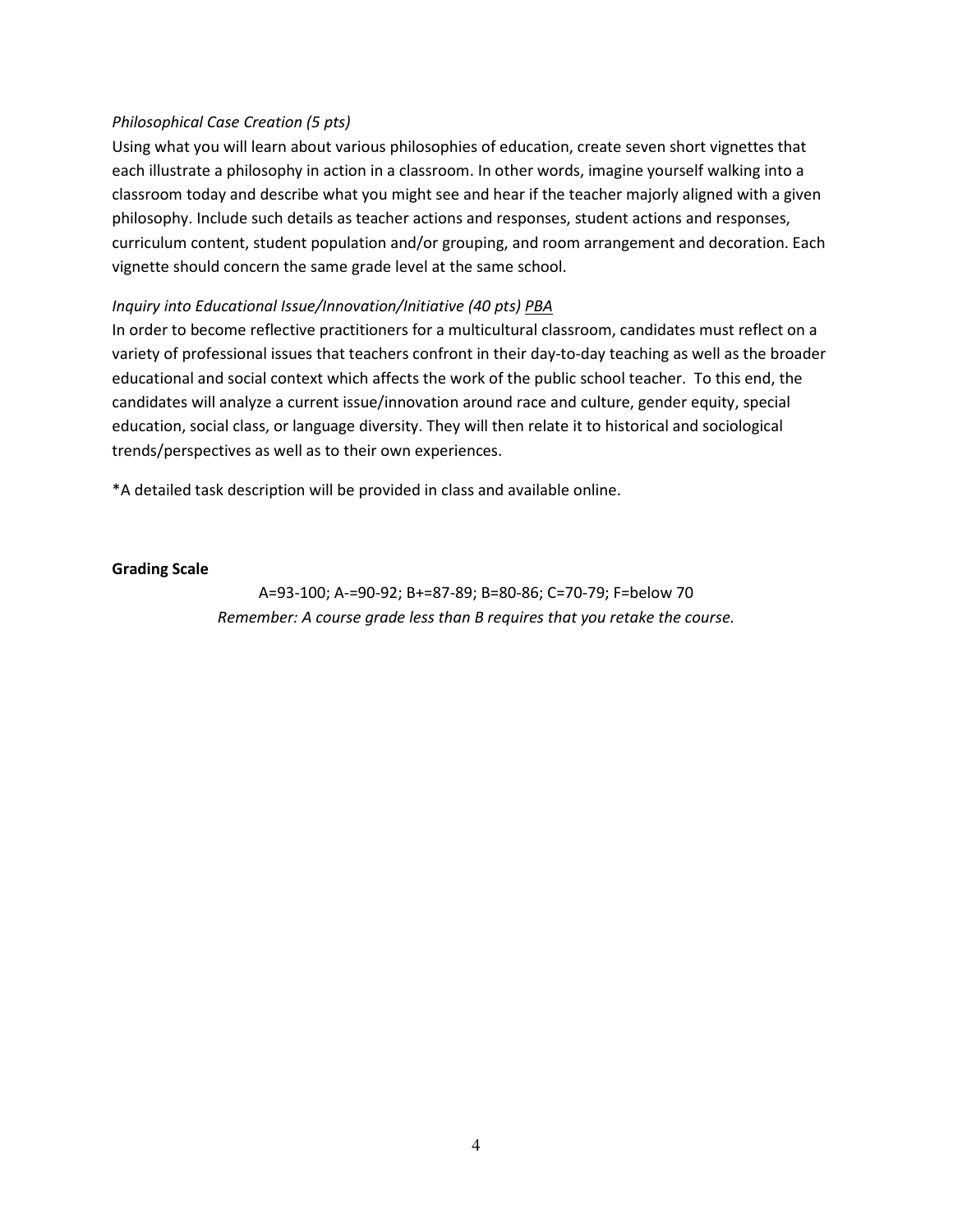#### University, College, and Elementary Program Policies

## CEHD Student Expectations

Students must follow the university policy stating that all sound emitting devices shall be turned off during class unless otherwise authorized by the instructor. One cell phone will remain on in class that is registered with the Mason Alert System. Visit https://alert.gmu.edu, to find out more about Mason's alert system for GMU emergencies.

Students are expected to exhibit professional behavior and dispositions. See gse.gmu.edu for a listing of these dispositions.

Students must adhere to the guidelines of the George Mason University Honor Code [See http://academicintegrity.gmu.edu/honorcode/].

Honor Code. To promote a stronger sense of mutual responsibility, respect, trust, and fairness among all members of the University community and with the desire for greater academic and personal integrity, GMU has set forth a code of honor that includes policies on cheating, attempted cheating, lack of class participation in group work, plagiarism, lying and stealing (see link above). The Elementary Program abides by these policies and takes them seriously.

Students must follow the university policy for Responsible Use of Computing [See http://universitypolicy.gmu.edu/1301gen.html].

Students are responsible for the content of university communications sent to their George Mason University email account and are required to activate their account and check it regularly. All communication from the university, college, school, and program will be sent to students solely through their Mason email account.

Students with disabilities who seek accommodations in a course must be registered with the George Mason University Office of Disability Services (ODS) and inform their instructor, in writing, at the beginning of the semester [See http://ods.gmu.edu/].

#### Campus Resources

The George Mason University Counseling and Psychological Services (CAPS) staff consists of professional counseling and clinical psychologists, social workers, and counselors who offer a wide range of services (e.g., individual and group counseling, workshops and outreach programs) to enhance students' personal experience and academic performance [See http://caps.gmu.edu/].

The George Mason University Writing Center staff provides a variety of resources and services (e.g., tutoring, workshops, writing guides, handbooks) intended to support students as they work to construct and share knowledge through writing [See http://writingcenter.gmu.edu/].

The College of Education and Human Development strives to represent a set of core values that drive the work of faculty and students. These values of collaboration, ethical leadership, innovation, researchbased practice, and social justice are further described on the CEHD website http://cehd.gmu.edu/values/.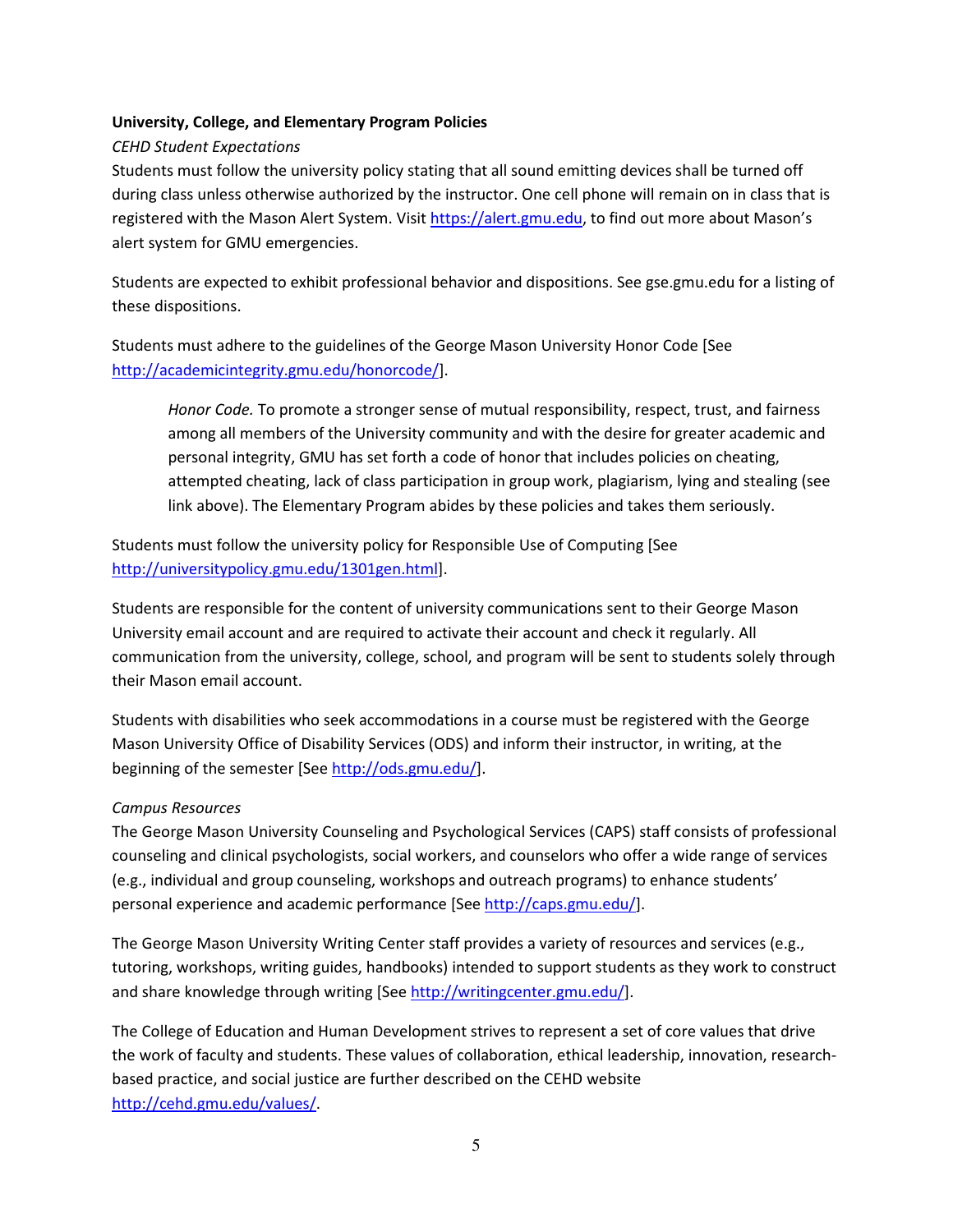# Course Calendar

| <b>Date</b>                | <b>Topic/Guiding questions</b>                                                                                                     | <b>Reading/Assignment Due</b>                                                                                                                |  |
|----------------------------|------------------------------------------------------------------------------------------------------------------------------------|----------------------------------------------------------------------------------------------------------------------------------------------|--|
| Aug. 29                    | Introductions<br>What does Foundations of Education mean?<br>What is the purpose of schooling?<br>Are you Willing to be Disturbed? | *after class: online reflection post                                                                                                         |  |
| Sept. 5                    | Labor Day- No Class                                                                                                                |                                                                                                                                              |  |
| Sept. 12                   | Philosophical Foundations of Education<br>What does it mean to learn?<br>What is the best way to teach?                            | <b>Education Autobiography Due</b><br>Plato (idealism)<br>Adler (perennialism)<br>Dewey (pragmatism)<br>*after class: online reflection post |  |
| Sept. 19                   | Philosophical Foundations of Education                                                                                             | Montessori (constructivism)<br>Skinner (behaviorism)<br>Noddings (care)<br>Neill (existentialism)                                            |  |
| Sept. 26                   | The Social, Economic, and Political Goals of School                                                                                | <b>Philosophical Cases Due</b><br>Spring Ch. 1, 2, 4<br>Bring in relevant news article<br>*after class: online reflection post               |  |
| Oct. 3                     | Women's Education and an Introduction to Ethnic<br>and Minority Education                                                          | Spring Ch. 6<br>Nash<br>AAUW<br>Bring in relevant news article<br>*after class: online reflection post                                       |  |
| Oct. 17                    | <b>Native American Education</b>                                                                                                   | Child<br>Adams<br>Sheets Ch. 1<br>Bring in relevant news article<br>*after class: online reflection post                                     |  |
| Tuesday<br>Oct. $11 \star$ | African American Education                                                                                                         | Anderson<br><b>Morris and Morris</b><br>Zimmerman<br>Bring in relevant news article<br>*after class: online reflection post                  |  |
| Oct. 24                    | English Language Learner Education                                                                                                 | Spring Ch. 7<br>San Miguel<br>Valenzuela<br>Bring in relevant news article<br>*after class: online reflection post                           |  |